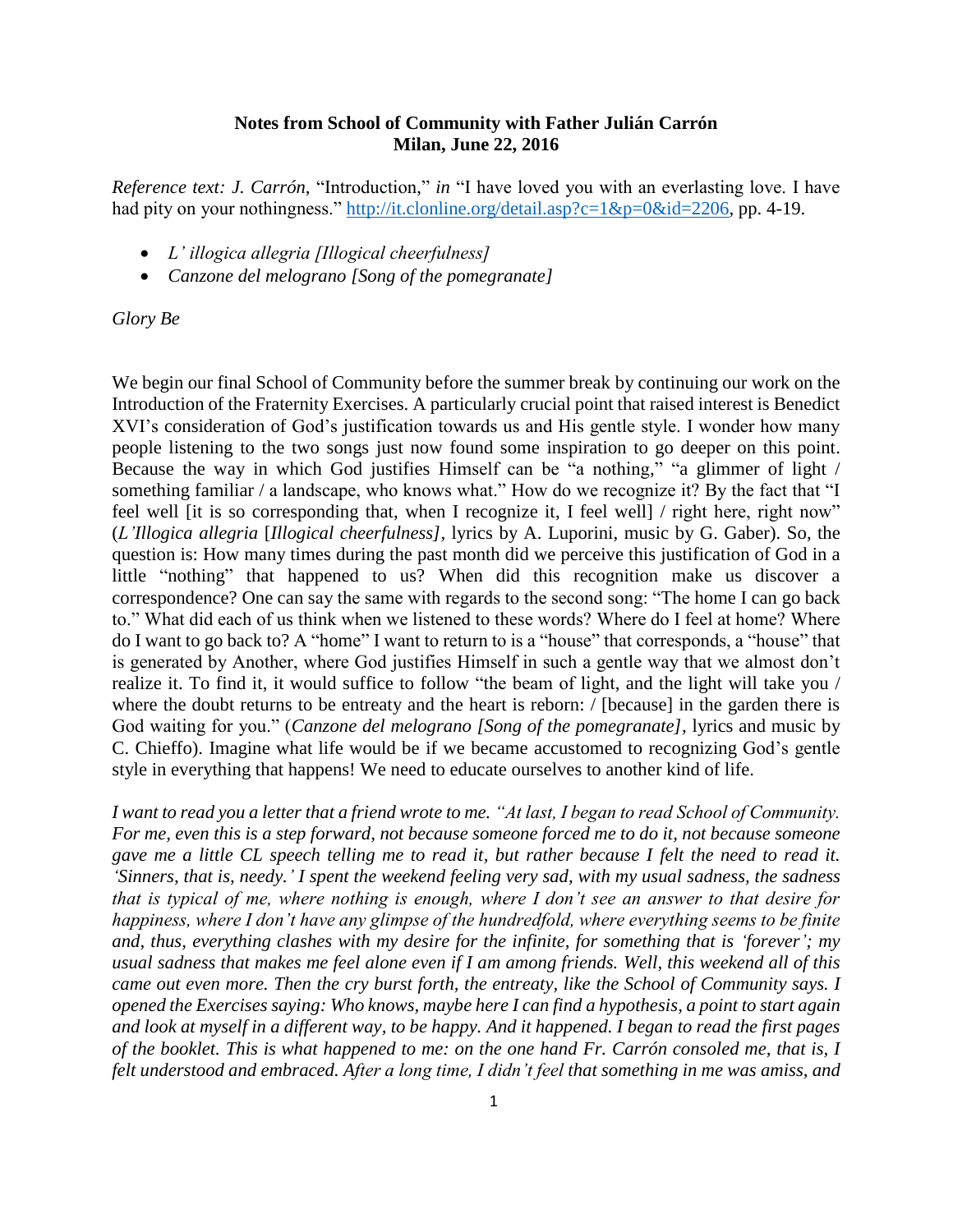*on the contrary I understood better who I am; on the other, ultimately I always feel cheated and weighed down by this sadness of mine and by this inexhaustible desire for happiness that is never fulfilled. I have lived what the disciples experienced. I encountered Jesus while on mission in Central America. I lived with Him, I saw facts and listened to words, I was embraced and won over by Him. I thought that it would be enough, but instead, years after coming back, all of this is no longer enough to respond to my present need. The memory of a past, as captivating as it can be, is not enough to face the present moment, it isn't enough to overcome the loneliness, the fear and the disappointment. I realize that I need Him now, that I need to live every instant with a fullness that can fill my hungry heart. Yet, this is not always possible, or better, it doesn't happen to me every moment; the possibility to live this and recognize Christ in my day isn't always given to me. Is that promise of the hundredfold now really possible for me every day? Because, to me it doesn't seem something concrete that happens daily. They are instants, moments during the day that vanish and leave you feeling worse than before because you are even hungrier, with a greater need, with more…What is this? A rip off? A condemnation? I know that in the Movement this is something miraculous, that my sadness is what makes me look for Him ever more, but I can no longer go on like this. I need to breathe. I need to be happy. I can no longer take this looking for, this asking, this desiring something 'more' that is never enough. To feel the drama of life like this is weighing heavily on me. This sadness and this emptiness, which are given to me to remind me of the One who can fill my life, are killing me. Can you help me to face it? Can you help me understand how I can live with these deep needs that cannot be eliminated from the human heart, those needs that give rise to an incurable restlessness that haunts man in spite of himself and no matter the goal he attains? Yes, I feel like Fr. Carrón describes: I would like for God to justify Himself with me. Why did He make me like this? Why did He give me this sadness that is so heavy? How can I be set free from this attitude that traps me, makes me go in circles, and doesn't leave room for Christ's action? A hug."*

When I preached the Fraternity Exercises in Madrid, a young woman recounted how she had met the Movement five years ago and had been searching for twenty-seven years. She wondered, "Where was God during those twenty-seven years?" We could translate it as: How did God justify Himself during those twenty-seven years? I answered her, "He was there, within you, pushing you to look for Him." We take for granted that it is this sadness that continues to push us to look for Him, "My sadness is what makes me look for Him ever more." Often the way in which God justifies Himself, attracts us towards Him, is precisely that sadness, it is precisely what we miss. Because, it isn't enough that it happened in the past; as our friend says, "The memory of a past, as captivating as it can be, is not enough to face the present moment." Yet, what can push one to look for Him if not that lack, that sadness? Let's help each other grasp what Mary Magdalene—whose "memory" Pope Francis just elevated to a great liturgical holiday—understood: "On my bed at night I sought him whom my soul loves […]. "Him whom my soul loves—have you seen him?" (*Song of Songs* 3, 1-3) Why was she looking for Him? Because nothing else was enough. Because everything else wasn't enough. However, she wasn't living this as a misfortune. On the contrary, she perceived it as the greatest gift that Christ gave her: to constantly reawaken in her the desire to look for Him day and night. If we don't understand this, then we feel as if something is amiss in us. Instead, when we let enter the new gaze that we described at the Exercises, like the letter says, as soon as she began to reread the booklet, "I felt understood and embraced; after a long time, I didn't feel that something in me was amiss." One begins to have a new judgement on oneself, a different gaze on oneself. However, in time this lapses: "I thought it would be enough." This is our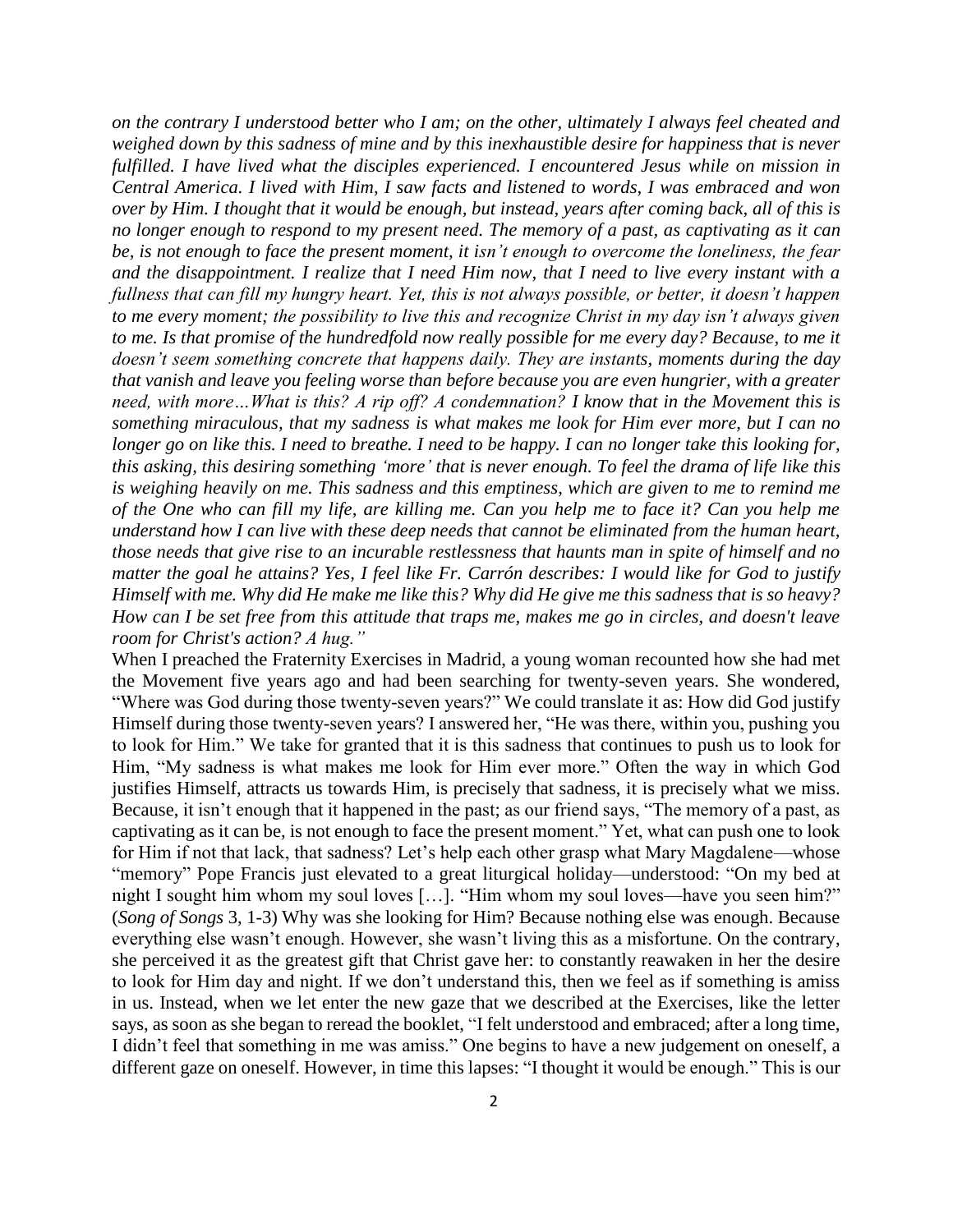problem. As if what had happened to her in Central America could be enough, as if she didn't need to look for Him again. What would life be after what she had lived there, without looking for Him again? As you can see, we really have a hard time understanding this. God justifies Himself by constantly calling us back.

*During a past diakonia with university students you asked insistently, "Where have you seen Him?" You kept asking it, unsatisfied with the various answers you were receiving.* 

To understand the context, a nursing student had spoken who, in front of the very challenging situations she had to face during her internship at the hospital, was wondering, "Where are You?" That diakonia began from this, and every answer—as you said—seemed inadequate to really respond to that question.

*I was listening and I thought: What kind of question is this?! I have many sorrows, many things in my mind, where do I see Him? I see Him painted in Church, where do I see Him? I was angrier and angrier. Then, two things happened. First, a friend called me and told me something that had happened to him. He was going home on the train and an immigrant sat next to him. They began to talk, they got to know each other and during the conversation this young man spoke very openly about himself and was really moved. They kept going, so much so that my friend even offered him dinner. In a very simple way he told me, "I saw Christ in the way I acted, because on my own I certainly wouldn't have acted like that. I am not one who seeks out illegal aliens on a train, I don't care. Instead, seeing myself like that…I was able to look at him like that only because I have been looked at like that first.*" The fact that it was a friend whom I trust, with whom I grew up, that I *know doesn't make things up, made him a very believable witness, and I couldn't reduce what he told me by saying: My friend is a visionary like the others, a nutcase, forget him. This kept bothering me a lot. The second thing is that a few days later a huge sorrow struck me: my girlfriend of many years left me. The desire to be happy exploded in me, the desire that everything could be*  part a good journey and for a good journey, of not being alone, of being able to love her *gratuitously, of not wasting time, but of being able to be happy within this situation. I was telling myself: One follows Jesus only for a fullness, only for a gladness within the sorrow, otherwise I couldn't care less about the question, "Where did you see Him?" The question of the diakonia became an open question again, when you ended saying, "What is missing aren't so much the occasions in which He shows Himself, but rather our religious sense." I think it is true. Yet, I wanted to ask if you could explain this a bit better, and also suggest to me a path of work, because I realize that without answering this question I really cannot live.*

Why were you struck by your friend when he said, "I saw Christ in the way I acted?" What does that have to do with Christ?

*My friend told me, "I immediately went over the notes from the diakonia, because I didn't want to miss the truth of what had happened to me. Where did I see Him? In the fact that a perfect stranger was moved by encountering me." Then, he corrected himself, "No, even before, in the fact that I could look at him like that. I could look at him like that because I have been looked at like that by a Christian companionship.*

Do you see? "I was able to look at him like that." It isn't enough that the facts happen in front of us, it isn't enough that one finds before oneself "a nothing / perhaps a glimmer of light / something familiar / a landscape," it isn't enough to be present to realize that you are feeling well. It is necessary to acknowledge it. It isn't enough to have a "home," it is necessary that one acknowledges it. A move of the "I" is necessary, that the "I" is able to recognize God's justification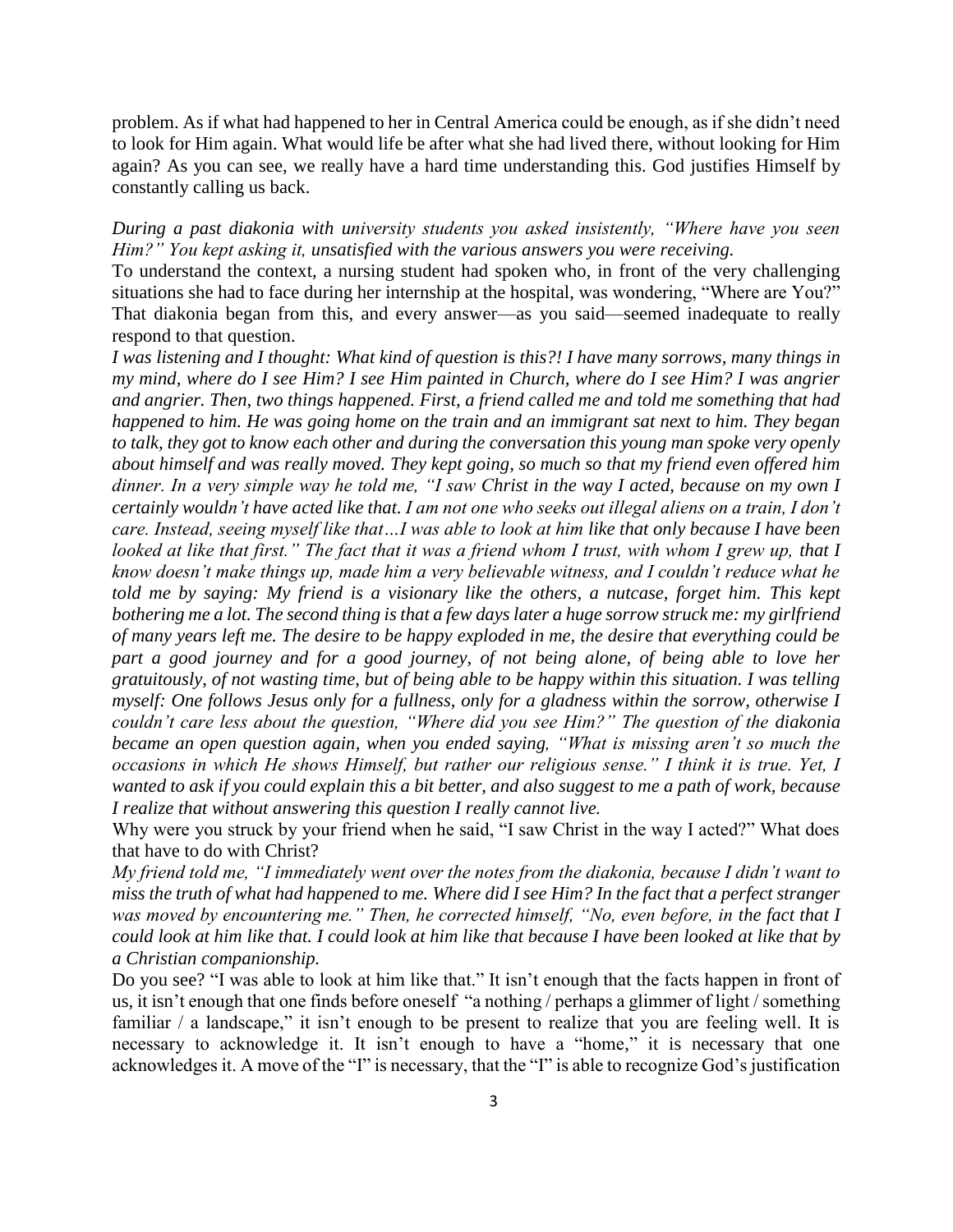in what is happening. This is how God answers our question, "Where are You?" "Don't you recognize me?" The beauty of what your friend is saying is that due to the difference of his behavior he begins to realize—also the realization happens by grace—that Christ is present. It is like when Mary Magdalene was reached by that "Mary!" of Jesus. All of her humanity was exalted and she was able to recognize Him, she was helped to recognize Him by that "Mary!" From where do we begin again? We begin again from that gesture, from a sign of reality, "a glimmer of light," a "home," a place, a relationship—so that the ultimate explanation of that newness cannot be reduced to my interpretation, or to something generated by my own effort: it is Christ who gives a sign of His presence before our eyes. The question is how we educate ourselves ever more to a familiarity, to be able to recognize in reality, in everything that happens, in all the facts, the answer to the question, "Where are You?"

*On the weekend of June 11-12, I went to the Macerata-Loreto pilgrimage and it was very beautiful. I am not an outdoorsy kind of girl and find walking very tiring, especially if it is for nine hours in a row. Therefore, I was very tired. But while I was walking I kept thinking that I was not a vagabond, I wasn't walking for the fun of it, there was a destination and it was clear: we were going to see Our Lady, who was waiting for us. I don't think that I had ever before intuited the meaning of "waiting for Him day and night" as I did during that night. For me during that night, definitely made easier by the very form of the pilgrimage, the fact became clear that I wasn't waiting for anything else but Him, so much so that when I arrived I was moved in a way that had not happened in a very long time. Once I returned home the following week, I immediately noticed the difference. I can say that it is a period in which everything is going pretty well: I am passing my exams, things are going well with my friends and with my family: in short, everything is normal. Yet, as soon as I came back, this normality immediately revealed itself as not enough. At the pilgrimage I felt such fullness, I was so grateful…In short, it was so much that everything else inevitably proved itself to be too little. During the following days, I realized right away how my waiting had immediately turned to something else. I was doing well what I had to do, but I was not waiting for Him day and night. This really struck me, because reality hasn't changed, what is in front of me during these days is the same as before I went to Macerata, but it is no longer enough. The numbness I was returning to, my constant pursuit of something else, are no longer enough. This is painful, because when one sees something beautiful, one wishes that it will always be like that, in every instant. I sincerely desire to wait for Him day and night, but I realize that it is not enough. It isn't enough to recognize that I have shifted my waiting, like it isn't enough just to wish to change my position. Recently I find myself stuck in this and I am sorry, because instead of being a question that opens me up, I see that it is closing me. I understand that it is a position that one needs to recover every morning. It isn't enough that it happens once. I realize that I am not making a step so that this waiting for Him day and night may become a habit, but I don't understand what it is, I don't understand how to get free of these thoughts that pull me down.*

What did you learn from this, my friend? What did you discover within yourself? What remains in you from this experience that wasn't there before the Macerata-Loreto pilgrimage? *Definitely the desire…*

You said it, you don't have to invent anything else.

*The desire of being able to wait for Him day and night like it happened to me at the pilgrimage.* This is not a mistake! This is how the Mystery generates your 'I.' "Reality hasn't changed, what is before me during these days is the same as before I went to Macerata, but it is no longer enough."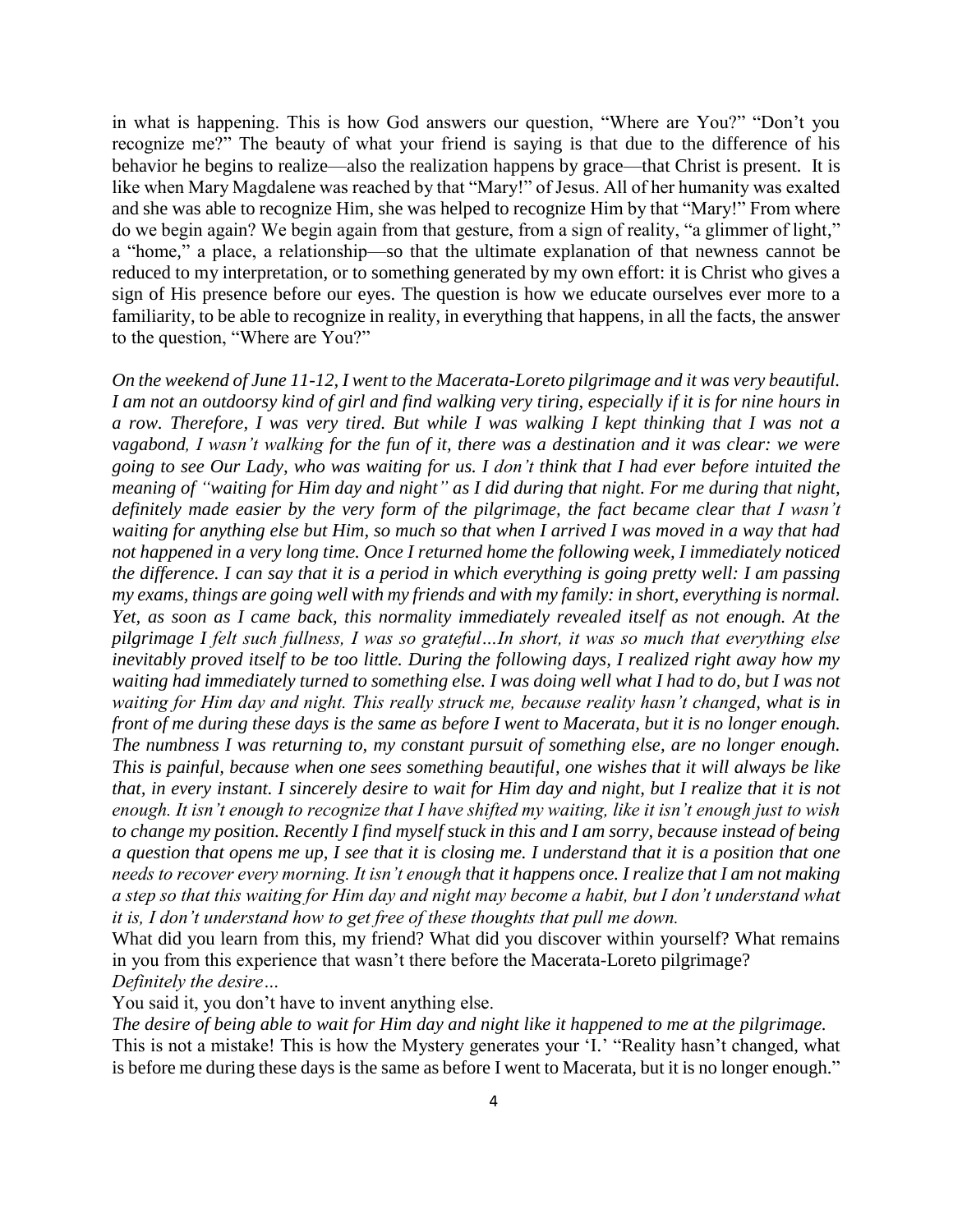The way in which the Mystery educates us reawakens in us the religious sense, friends: it is this. Why? Because at a certain point the usual things are no longer enough. Then, in this way, one begins to feel a sorrow because something is missing, but realizes that not even this can reawaken him to life mechanically. Besides this, you also learned another thing: that one has to recover this awareness every morning. We always have this idea: I found Christ in America and it is enough for me; I went to the Macerata-Loreto pilgrimage and it is enough for me. No. It isn't enough for me. One has to recover this attitude every morning. How many times did you have to recover it during the nine-hour walk? Many. Life is this journey, friends. Life is this journey! So we shouldn't beat ourselves up and blame ourselves, but rather start again and recover the attitude, because only then does it become a habit, that is, the normal way of saying "I" in front of reality.

## *Meeting the CLU [CL University] saved me, because thanks to this companionship every minute of the day is questioned…*

So to begin, what helps you to question yourself, that is, to constantly begin again?

*There is always a judgement on what happens during the day and they don't leave me alone, I am forced to make a judgement on everything that happens to me, from which I can then begin again in the most difficult moments. I am enormously grateful for this, because if it were left to me, sometimes I would let my life go by passively.*

Pay attention! We think that this happens by default. No, this is not automatic. If you weren't constantly recovered, you would let "life go by passively."

*Instead, thanks to this encounter, I live life as a protagonist and I don't desire anything less. For me, this companionship is a companionship to Christ. Last month, strengthened by this companionship, I started my internship at the hospital. The first day of internship a dear friend told me, "Remember that you are there not only to learn, but also to bring who you are and what you have encountered." To me it seemed very obvious, but then, going home, I realized that it wasn't such a given, because I had spent the whole day just watching what the nurses were doing, trying to learn, but without really looking at the people in front of me. So the next day I went back with this clearly in mind and it was very different. I was following another nurse, and in the ward there was the typical patient that all the nurses cannot stand because she would constantly ring the bell for everything: to get something to drink, to adjust the pillows, etc. Thus, I always went to answer when she called. Each time I came back to the nurse, I was telling her everything that had happened with the patient. Simply, that she had given me some recipes; or that while I was keeping her company during breakfast she had eaten two servings of everything, despite the fact that initially she had said she wasn't hungry. When lunch time came I went to feed that patient, but when I entered the room I saw that the other nurse was already there helping her, and so I left. Shortly afterward, the nurse joined me and said, "I wanted to tell you that, before today, the only person I ever helped to eat was my son." My eyes filled with tears: I only had to be present with my heart and look at that patient for her need of affection and companionship, hidden behind her ringing the bell, for the nurse to change the way in which she was looking at her. At the end of my shift I accompanied home my classmate who has the same shift. I had strong doubts about telling her what had happened, because I thought that she wouldn't understand, but then I stopped wondering about it and told her everything. When I finished she said, "What a huge thing you are telling me! It's giving me goosebumps." Her answer was really unexpected. Then we arrived at her home and that was it. However, a few days later, at the end of our shift, I told her that I was accompanying her home again because I had to go downtown. She asked me why I was going*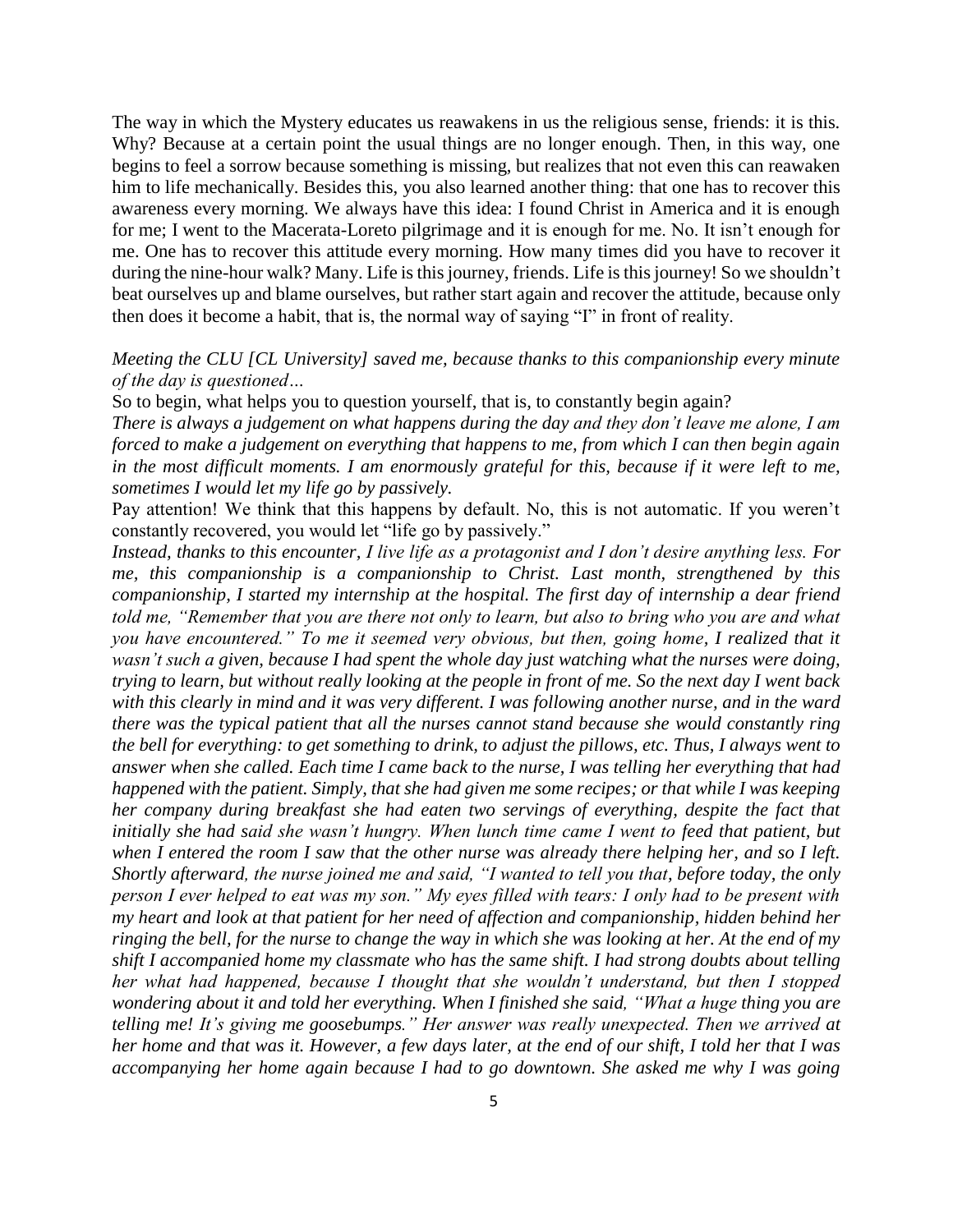*downtown, and after she insisted a bit I admitted that I was going to Mass with some friends. me She surprised me by saying that she was coming with me. At the end of Mass, she looked very surprised and said, "I didn't think it was possible that on a Tuesday afternoon two hundred kids would go to Mass. I was astonished the whole time." Then I started to tell her what the CLU was for me, trying to get to the root of it, and also saying, "Either we are two hundred fools, or at the base of all of this there is something true and concrete." At a certain point a friend of mine arrived and asked her why she had come to Mass. She answered, "I followed her [pointing at me]. From the first day of our internship she has that smile that doesn't go away, no matter what she is asked to do. I am jealous of this, and so I followed her." I was very moved, because I always pray to be His witness in the daily things that I am asked to do and I have always in mind the greeting at the end of Mass: "May the joy of His love be the strength of your life." So the smile I have is due to the fact that, to me, it is clear for Whom I do whatever I do and Who accompanies me when I do it. Through this classmate I realized that I was a spectator to His way of witnessing Himself to others and I am very grateful.*

Do you see the chain of events? It is the companionship of the CLU that constantly challenges her, because otherwise she would live life passively. Instead, "for me this companionship is a companionship to Christ," that is, it is the way in which Christ justifies Himself in front of her. Far from obvious! Then, when she works with the patient nobody wants and tells her coworker what happens in this totally subdued way, the other begins to interact with the patient she couldn't stand, feeds her for the first time, something she had never done except with her son. This amazement makes her tell her classmate what happened. When the last one is moved and asks her where she is going, she answers, "To Mass." What does her classmate do? "I am jealous of this and I followed her." How does the Mystery justify Himself constantly before us? Like this, simply, like our friend just told us. When God's actions meet with someone's simplicity of heart—like these people's one understands what kind of newness enters life and how everyone is part of a chain of witnesses who change the lives of the people they meet. Thank you, friend.

*For about a year my daughters and I have been going to a hairdresser who follows another religion. She told me so one of the first times we met, when while talking about life we spoke of Jesus and of how He determined every circumstance of my day. These were very awkward conversations, she was very closed and often repeated, "In any case, you will not be able to make me change my mind." I kept telling her that I didn't want to make her change her mind, but I simply wanted to share with her*—*who in that moment was given to me*—*a minute of my day, giving myself and what determines my life. What saddened me most was how closed she was and her strong negative judgement on the rest of the world, how she defined anyone who did not adhere to her creed. Each time I went to her I told myself: No, this time I will go, have my hair done and stay quiet, because it is impossible to have a true and serene discussion. Yet, something always kept happening that, little by little, brought us to know each other better. I intuited that she had to be very hurt and disappointed by the people she had met until then, and in the continuous quoting of the Bible, interpreted as an iron rule to be followed, she had found almost a haven from the disappointments, and a way to respond to her obvious desire for truth and justice. A few days ago my older daughter told me that she had a very deep and intense conversation with her, and that she was amazed and at the same time very happy for it. During these days my daughter is in the mountains with some GS kids, and this very morning, before going to Mass with her sisters, we read her messages, in which her joy for how the relationship with her kids was becoming ever*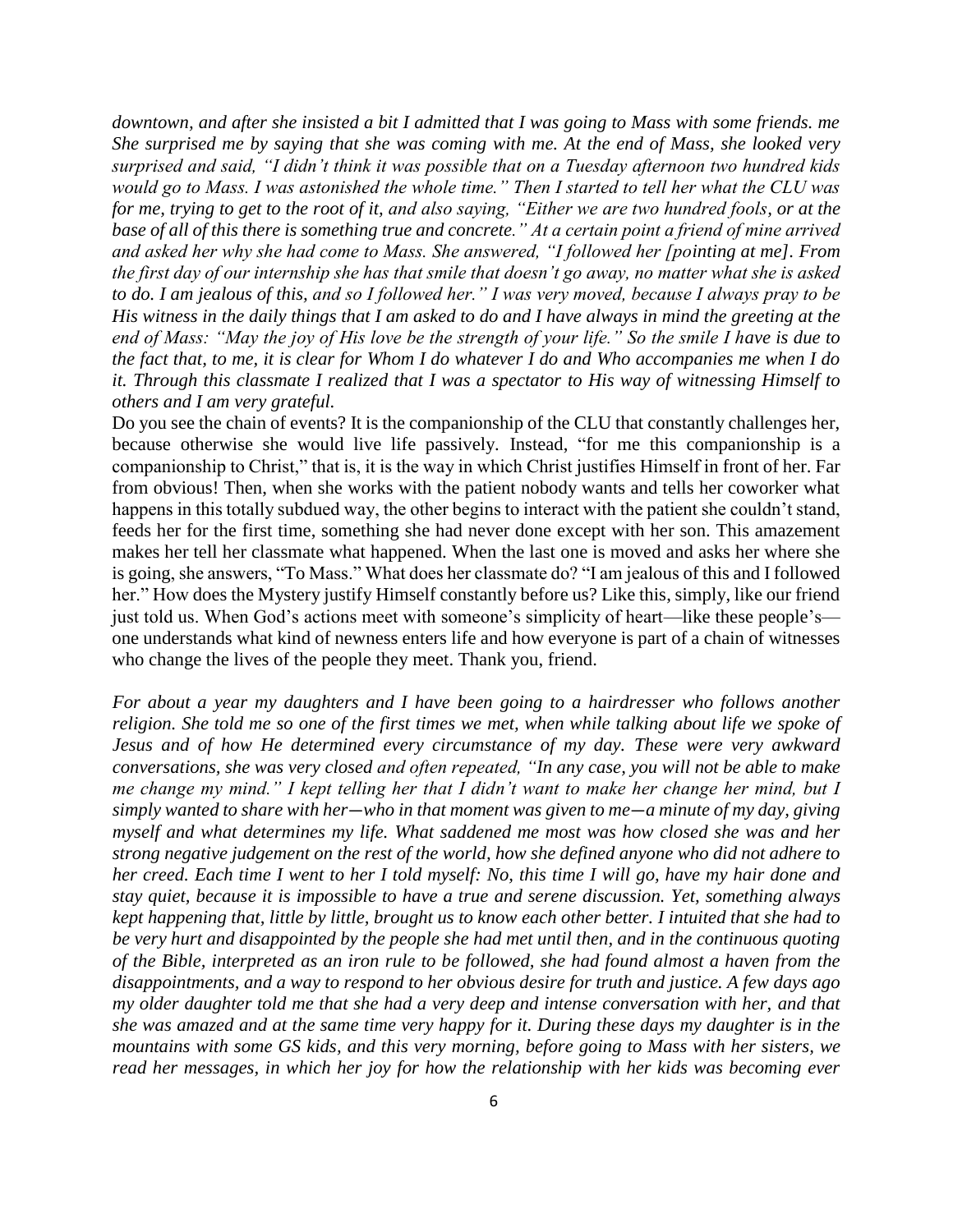*truer and deeper was clear. Staying in front of their need with humility and entrusting herself to the Lord had also allowed the tense relationships among some of the kids to change. She told us she was amazed at how the Mystery can work through our little and fragile "yes." Seeing all of this happen moved me deeply. After Mass I had an appointment with the hairdresser. As soon as I got in I told her, with tears still in my eyes, of my joy for what the Lord can do and of what was happening to my daughter. Looking at me seriously she said, "You know, the other day as I spoke with her I realized that only with the two of you do I happen to live what Jesus says: 'Where two or three are gathered together in my name, there am I in the midst of them.' Each time I feel precisely this, His presence among us." I hugged her and we had perhaps our first really serene conversation. It was clear that she no longer suffered a prevailing fear of being judged or attacked, but simply felt embraced. Among other things I told her, "Do you see? You, your person, comes before what you think or believe, and I love you simply because you are given to me the way you are." This evening I just received her text in which she says, "I will bring two more tears to your eyes, but I have to tell you that you are a wonderful family." I immediately thought of the words from the last School of Community, which I reread just this morning: "No type of discourse could have ever made a dent in such deeply-rooted conviction. It was a fact, a presence that revealed itself in all of its complexity that made his entire attitude change. Only if we are open to this, everything is possible to God: even overcoming, time after time, all of our skepticism." How beautiful is the gentle method God uses to bring us to Himself and make us His! May we always live like this, abandoned into his loving arms.*

Thank you. If one starts to talk with this person, one sees only the fact that she is closed. Proposing a judgement becomes, according to God's gentle method, the occasion to see this change.

*The Mystery gave me the possibility to better understand in my experience an aspect of our journey. On Saturday evening I had the class dinner with the 8th graders. In the afternoon, after the meeting with the teachers who are members of the examining committee with me, I was tired and also a bit demoralized. I needed the gaze that makes me live because it corresponds. I had no time to go home and catch my breath, so I asked some friends who live close to my school whether I could stop by and rest a moment, that is, have a moment of silence to look at Him who looks at me like that. I stayed there to read the Introduction to the Exercises sentence by sentence. Slowly, a different gaze and breath began to spread out within me through my tiredness. I was still tired, but underneath a peace and a new breath had taken hold. Thus, I arrived to the class dinner with this peace in my heart, and with my friends and colleagues sat with simplicity at the table with the parents and found ourselves among the dads, talking about various things. One, for example, was telling me about his disappointment over the poor management of the emergency of the immigrants (a very intelligent, but also very disappointed man, very angry, who sees irresponsibility everywhere, with little hope). Another, instead, was telling us how he had changed his diet, with all the steps involved. Another told us about his uneasiness in seeing his daughter grow up. Here I saw the difference of my journey. A while ago I would have thought that my and our contribution was an ability to answer, to suggest dialectically a word of hope, a particularly acute or intelligent judgement, or a more profound remark. Instead, the other evening with my friends and colleagues I found myself listening, full of esteem and moved by the man present within those dads. This is not a lack of judgement, but the prevailing of a relationship within the judgement, that is, the relationship with the Mystery who gives me this instant, who makes me be reborn in this instant. He was making me present to that moment, to those men, outstretched toward them. Then, the most*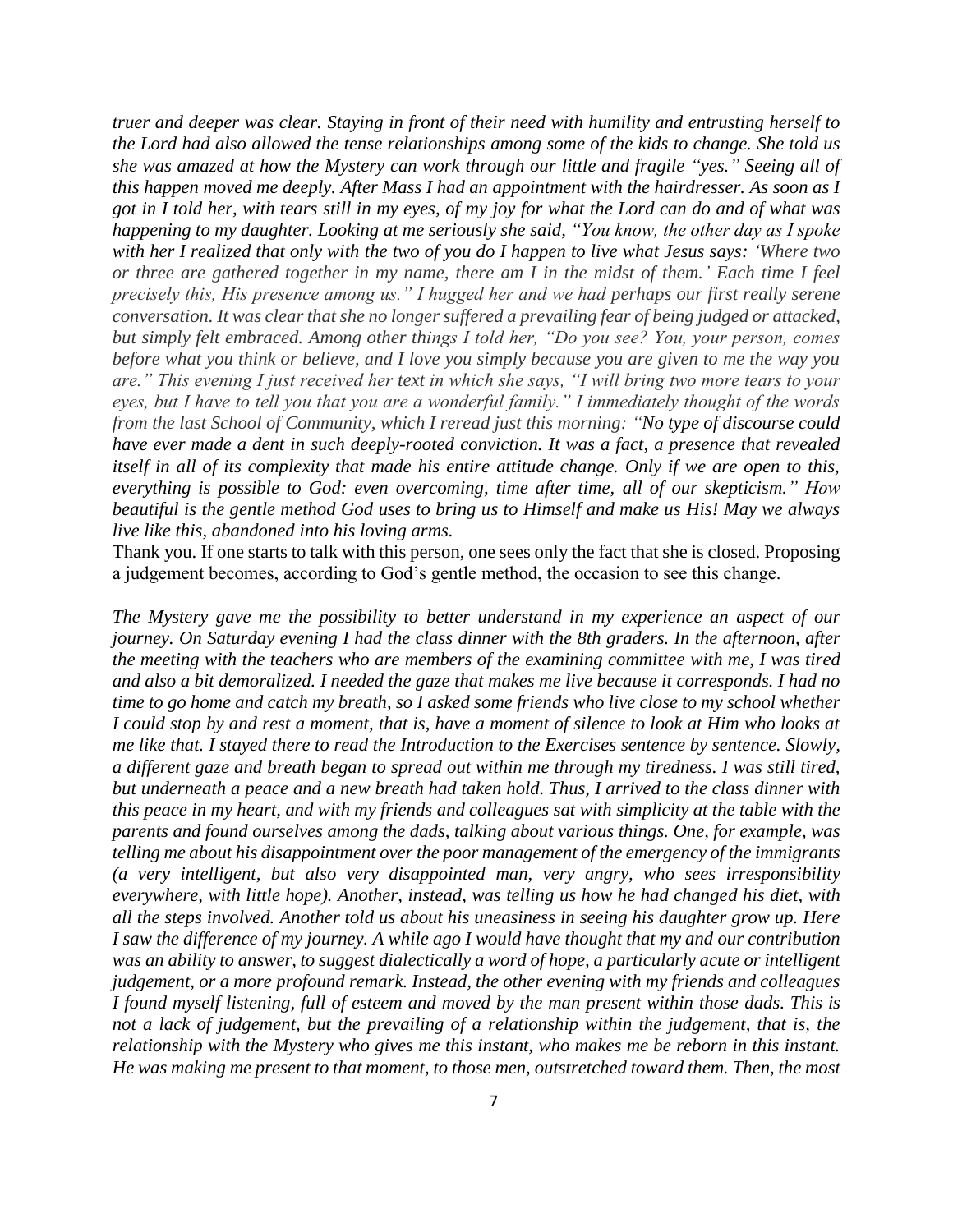*beautiful and unexpected thing happened: a mother got a guitar and proposed that we sing. We went outside with the kids to sing. We had a beautiful, unexpected time. The kids even said, "Why don't we dance like we did during the fieldtrips?" The parents joined us spontaneously and I threw myself into the fray with my colleagues. We were there, free of any preconceived idea or power, singing and dancing among parents and kids, full of gladness for what was happening. What was happening? An exceptional event, a corresponding event, the event of Christ who was making Himself present to us and among us with His beauty. This freed us even more. I was struck by the fact that watching us with amazed smiles were precisely the fathers with whom we had spoken that evening. In particular, I was struck seeing the father who was disappointed look at us full of gratitude, so much so that at the end of the evening their thank you was a new thank you, not empty, but full. Precisely the one who was more embittered embraced me full of warmth and gratitude. What were these men grateful for? What had they seen? My judgement is that they were grateful for that beautiful thing that had happened, an event that corresponded, new and unexpected, that happened right there, to which our simple openness had said yes the way we are. This gives hope. This helps me understand a statement of the Exercises, on page 13: "In order to intervene in a real way in humanity's toil, to respond to […] men in all their fragility, the Church and therefore each of us—first of all needs to experience the embrace of God's mercy," the embrace that I needed and that I experienced in the silence, in reading the Exercises, that is, in sharing my life with that gaze that frees me and makes me become a man again, so that I can communicate it to all the people I meet on the journey, reaching everyone through His own, that is through the Church, as poor as we are, the companionship of those who acknowledge Him. That's it, what strikes me is that this contribution is not a dialectical method, but a presence that is different, vibrant, alive, human and available, due to a breath that one has experienced.*

From where does one begin again? Constantly from a place, from a "home" one can go back to, whatever weariness one is feeling, to catch one's breath, to go over what we tell each other, and then to begin to live reality with this new breath. In fact, by facing reality like this, starting from a relationship that takes precedence within the judgement, that evening many people went home different, changed, due to a different presence, not to a discourse or a discussion. This is the method. This is God's gentle style that we must constantly relearn so that the people we meet (who are exactly like this: one disappointed, the other feeling uneasy, the other dissatisfied) may find in our gaze that mercy we have received.

Therefore, the vacation, the time that is now opening up before us, is a beautiful opportunity for all of us to recognize events like these, to meet many different and new people in the places where each of us will go, and thus verify ever more whether God's method really works. To verify that God continues to justify Himself before our eyes if we accept to recognize Him with the simplicity that has been witnessed to us this evening, the way in which the simplest people follow these signs, these glimmers that can be almost "a nothing." Many of the things we have heard this evening are almost a nothing, but what a change they introduce and what good this change represents for others, just because God's mercy continues to make itself present! "Where are You?" we often wonder. It is as if the Mystery told us, "Don't you see me? Don't you recognize me?" The summer as free time, and therefore as the time that each of us organizes as we wish, is a precious opportunity to recognize what happens before our eyes. Otherwise, instead of being filled with facts with which God justifies Himself before us, we will go home more disappointed (because to be on vacation isn't enough *per se*, the rest we experience on vacation is not enough to reawaken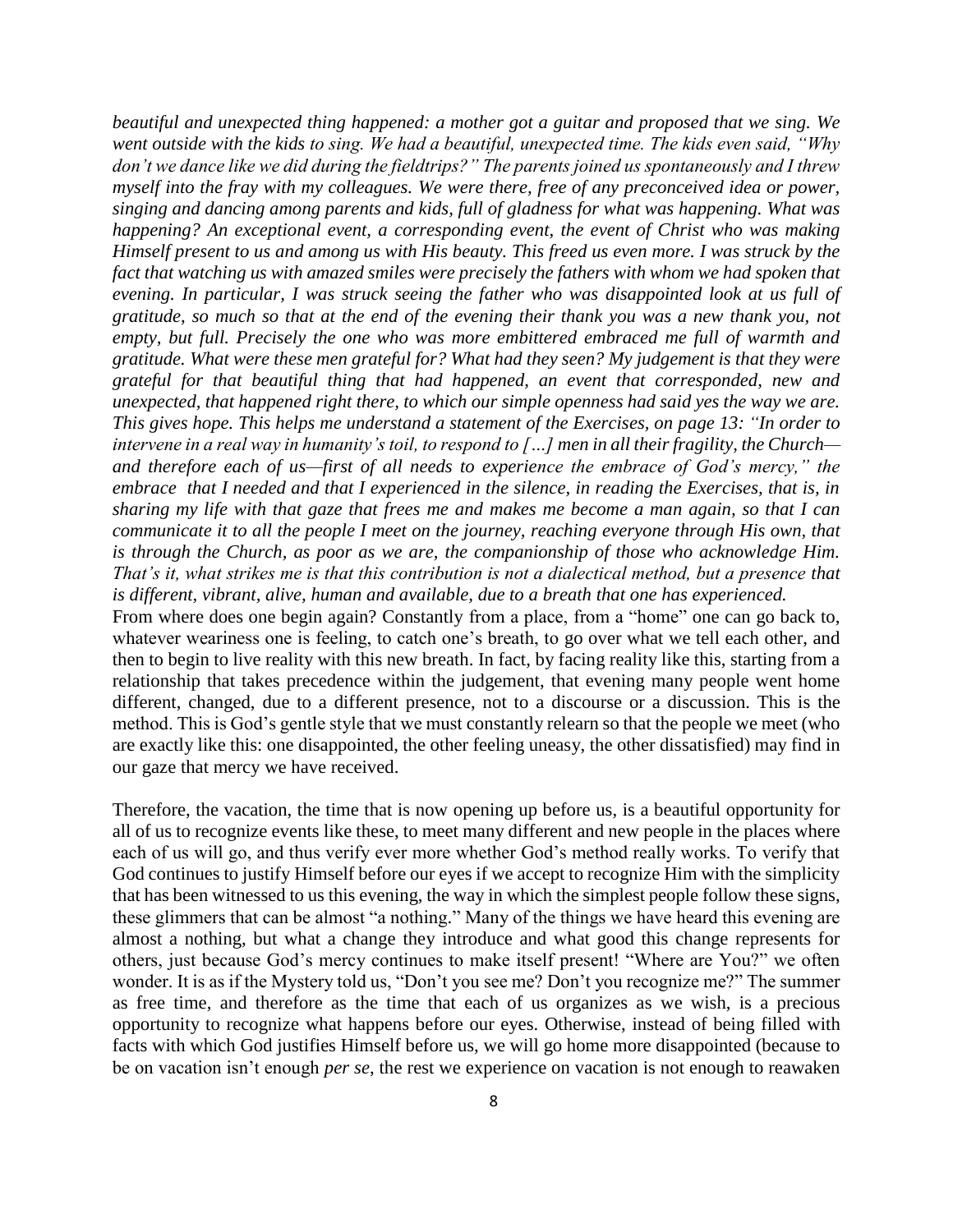life and fill it with the beauty that we have heard people talk about this evening). This is why we need mercy.

School of Community. The work of School of Community on the text of the Fraternity Exercises will continue also during the summer. Until the end of July, we will work on the First Lesson (pages 21-43) and on the first question/answer of the Assembly (pages 73-77) related to the lesson. From August to the end of September we will work on the Second Lesson and on the other questions of the Assembly (pages 50-72; 77-90). We will be able to verify whether also during the summer, that is, during our free time, we miss Him. As Fr. Giussani used to say: free time is the most beautiful time, because each of us is tested on what one holds most dear. If, while on vacation, during our free time, we don't need to look for Him day and night, it will reveal to ourselves and to everyone else what we are really looking for.

Summer vacations. To help us in this work, to have this kind of attention, the summer vacations theme will be: "When did we discover that we need mercy to be able to live?" This evening we listened to many examples. The question, I repeat, is to help us to be attentive and to recognize.

Books for the summer.

- *Amoris Laetitia*, Pope Francis' post-synodal apostolic exhortation. As I was saying a few days ago to the CLU, it doesn't concern only those who are already married, but also those who are or will become engaged, and all of us who have relationships with people. It can be of interest to everyone, because we all have relationships with each other.
- *Gioventu` Studentesca. Storia di un movimento cattolico dalla riscostruzione alla contestazione [Student youth. History of a Catholic movement from the rebuilding to the student protest]*, by Marta Busani, published by Studium. The book is available also as an ebook.
- *Francesco e il sultano [Francis and the sultan],* by Jeusset Gwenolé, Jaka Book. It is a very well-documented historical investigation on this episode of Saint Francis' life that reads like a novel. It can help us understand the way in which an original presence like that of Francis stood before the Islamic world, a world that we often meet on our path as well.
- *Cani perduti senza collare [Lost dogs without a collar],* by Gilbert Cesbron, BUR Biblioteca dello spirito Cristiano.
- *Les Misérables,* by Victor Hugo, BUR

I also suggest to you the movie *Les Misérables*, directed by Tom Hooper (USA-UK, 2012), DVD— Universal, that can be watched and proposed at the vacations.

In particular, for CLU and GS, *Miguel Mañara,* by O.V.Milosz, Jaca Book, a work on mercy.

Rimini Meeting. It will be held from Friday, August 19th, to Thursday, August 25th, 2016. I remind you of the importance of participating at for least one day.

To celebrate the Jubilee of Mercy we propose in each region of Italy and in the whole world a pilgrimage for everyone together—adults, CLU and GS. The regional secretaries of the Movement will provide information on the dates and places where the regional pilgrimages will occur. In Lombardy it will be in Caravaggio on October 1st. The pilgrimage is the way in which we will start the social year 2016, and therefore it will replace the usual Beginning Day.